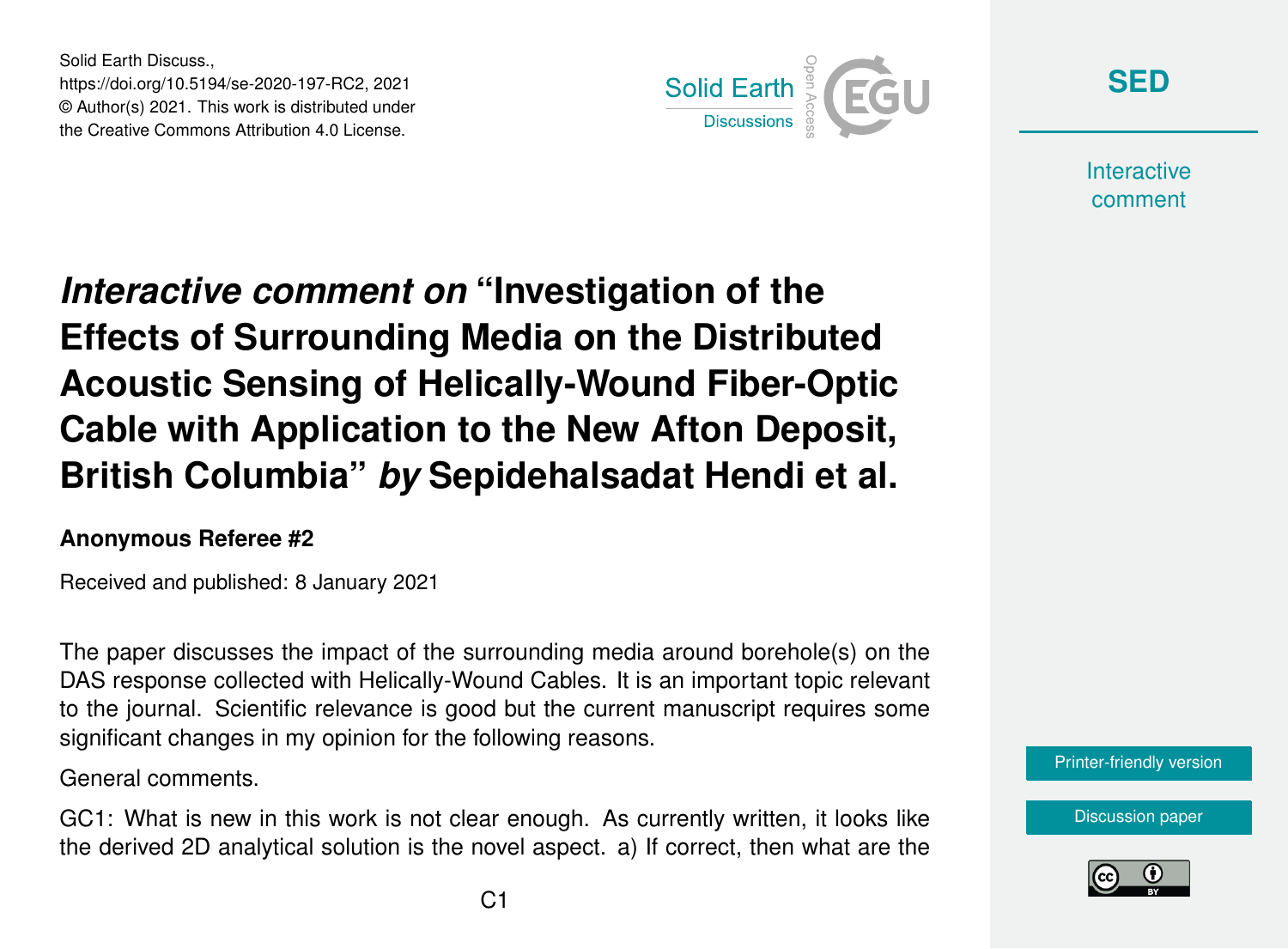difference(s) and advantage(s) in comparison with the method proposed by Kuvshinov (AppendixD 2016) must be clarified. b) If not correct, i.e. if the 2D analytical solution only aims at validating the 3D FE modeling set-up, then the whole part about the analytical solution and how/if it fits with the FE modeling could remain in the appendix. c) In both cases, I suggest for the 2D analytical solution source code to be provided in order to help reproducing the results. Also not everybody can use COMSOL so this could be a valuable contribution.

GC2: FE modeling set-up and results, the main purpose of the paper, are not well enough discussed. a) No description of Fig 12 to 17 is given, so what do they exactly tell us? b) How exactly is the fiber strain extracted from this? c) Fig 15 and 16 exhibits strong strain variation inside/around the cable itself, so what exactly does the HW fiber sense? d) What does the white color mean in those plots (fig 16 and 17)? e) Why are the fiber strain values a magnitude smaller in 3D than in 2D (e.g. fig 18 versus fig 9) f) Given that 3D simulation is performed, a 3D view would be welcome!

GC3: The focus is on the HWC response exclusively. It should be clarified (ideally demonstrated and/or simulated) why the overall discussion does not apply to straight cables.

GC4: Given that the whole motivation is to explain discrepancies between Straight and HWC of Figure 22, one could discuss the impact of the fact that the gauge length of X meters results in a shorter distance with respect to the wavelength for the HWC compared to the straight cable.

GC5: Introduction part about HWC: Additional references should be made, e.g. Ning (2016, 2018 and 2019), Innanen (2017, 2019) or Eaid (2018) about directionality, multicomponent sensing and other properties of HWCs.

GC6: Too many figures: a) Fig1 is a screenshot of Hornmann's youtube video and brings too little in the context. b) Fig 3 to 6 could fit in a single one. The reading would be facilitated. c) Fig 7 and 8 are too redundant. Should be merged into one and font **Interactive** comment

[Printer-friendly version](https://se.copernicus.org/preprints/se-2020-197/se-2020-197-RC2-print.pdf)

[Discussion paper](https://se.copernicus.org/preprints/se-2020-197)